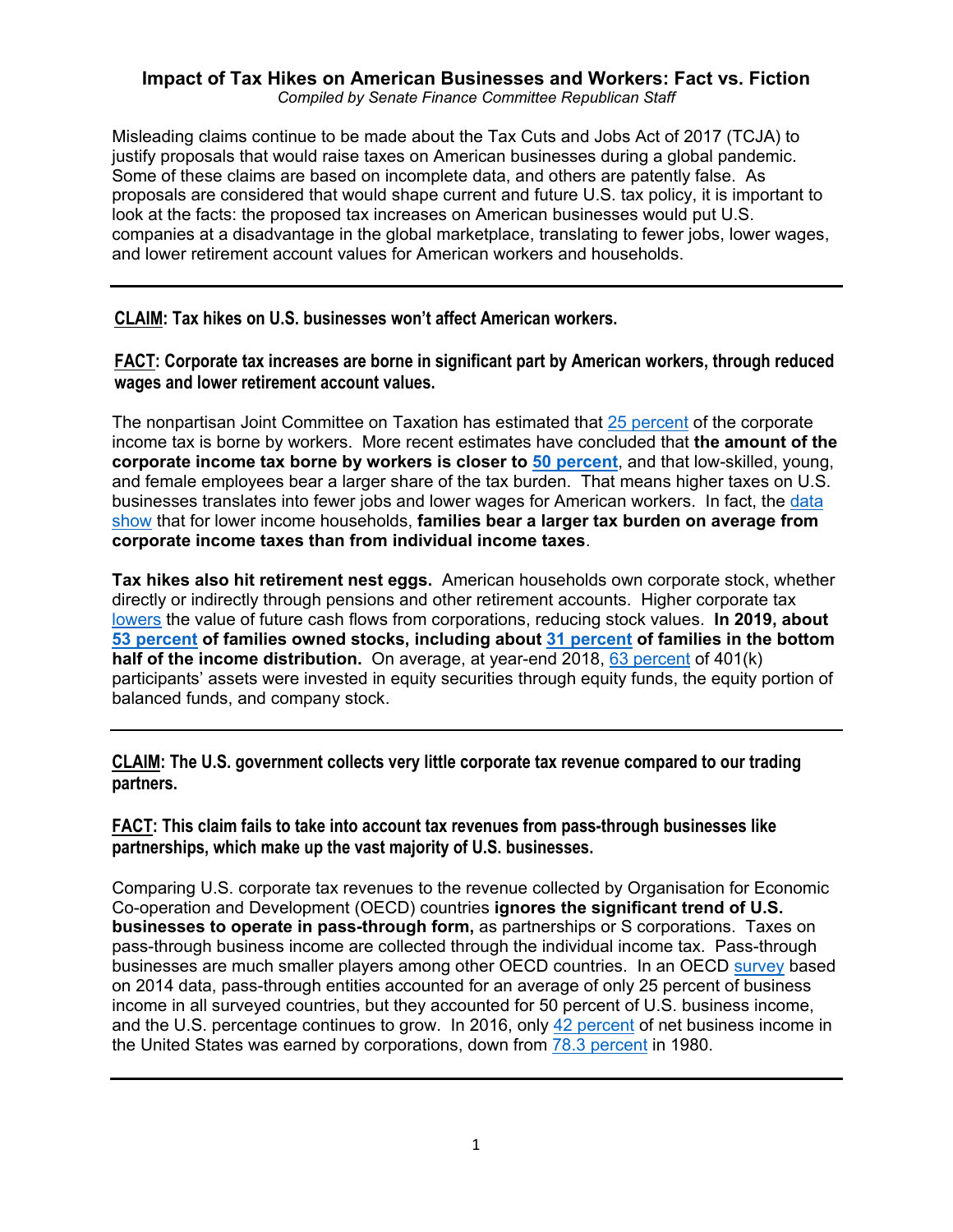**CLAIM: Raising U.S. corporate taxes will not affect the competitiveness of U.S. companies.**

**FACT: The success of U.S. businesses depends on their ability to compete globally, and there are signs that U.S. businesses are facing growing threats to international competitiveness.** 

China had more companies in the [Global Fortune 500](https://qlik.fortune.com/global500/) than did the United States or any other country in 2020. Between 2000 and 2020, **the number of U.S. companies on the Global Fortune 500 has declined by more than in any other country**. The U.S. share of world GDP [has declined by about 5 percentage points](https://databank.worldbank.org/source/world-development-indicators) between 2000 and 2019 and is now under 25 percent.

U.S. jobs benefit from the success of U.S. companies, both in the United States and abroad. Economists have [estimated](https://www.aeaweb.org/articles?id=10.1257/pol.1.1.181) that **a 10 percent increase in foreign employment leads to a 6.5 percent increase in domestic employment**. Given that domestic employment of U.S. multinationals is nearly twice that of their foreign employment, this also implies that for every 100 jobs lost abroad, U.S. companies will lose 129 U.S. jobs.

According to the [Tax Policy Center,](https://www.taxpolicycenter.org/taxvox/oecd-pillar-2-provides-good-model-biden-us-worldwide-tax) **the Democrats' plans would** "**put U.S. firms at a disadvantage relative to foreign multinational enterprises (MNEs),** most of whose home countries have 'territorial' systems that exempt active foreign earnings from corporate income tax. All else being equal, **Biden's proposal would likely [reignite corporate inversions](https://www.taxpolicycenter.org/taxvox/oecd-pillar-2-provides-good-model-biden-us-worldwide-tax)** transactions where U.S. multinationals become foreign multinationals, usually through acquisition by a foreign company."

**CLAIM: The Tax Cuts and Jobs Act created a huge tax break for U.S. companies on their foreign earnings.**

## **FACT: A significant tax increase—the opposite of a tax break—was enacted into law.**

The Tax Cuts and Jobs Act created a new global minimum tax—the global intangible low-taxed income (GILTI) tax, on U.S. companies' foreign earnings. The Joint Committee on Taxation [projected](https://www.jct.gov/publications/2017/jcx-67-17/) that GILTI would **RAISE** \$112 billion of revenue over the 10-year budget period. GILTI is a minimum tax, not a tax break.

The United States was the first and only country to enact a global minimum tax, and no other country has followed. Of the other G7 countries, **ALL of the active foreign business income is either fully exempt or subject to a de minimis tax** (typically about 1 percent).

The Biden Administration has proposed adopting a pure worldwide system by at least **doubling** the minimum tax and applying it on a much harsher basis. Even though the OECD is considering a global minimum tax, the OECD has [acknowledged](https://doi.org/10.1787/abb4c3d1-en) that **GILTI is already harsher than the minimum tax being considered by OECD countries.**

**CLAIM: The Tax Cuts and Jobs Act has incentivized U.S. companies to move jobs and operations offshore.** 

**FACT: There are no data to suggest that companies are moving assets or operations offshore. In fact, Bureau of Economic Analysis data suggest just the opposite.**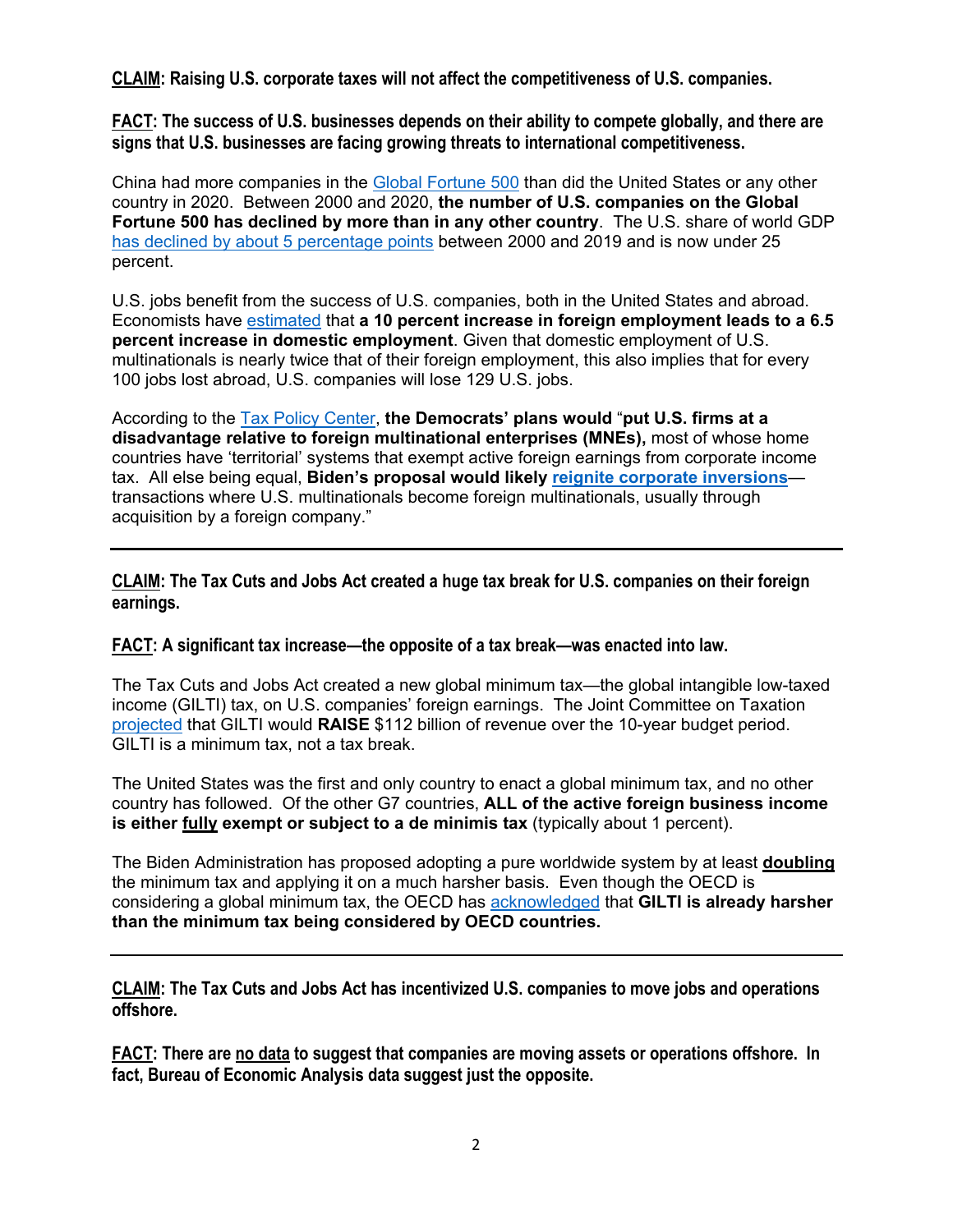According to the Bureau of Economic Analysis, **U.S. parent companies [grew faster](https://www.bea.gov/news/2020/activities-us-multinational-enterprises-2018) than their foreign affiliates** in 2018 in employment, value added, expenditures for property, plant, and equipment, and research and development expenditures. This contrasts with the general longterm trend prior to the enactment of the Tax Cuts and Jobs Act. In 2018, U.S. parent companies experienced faster growth rates in these measures than they had historically, while their foreign affiliates grew at below-average rates.

**M&A [data](https://papers.ssrn.com/sol3/papers.cfm?abstract_id=3735054) also show U.S. companies are more successfully growing their businesses by acquiring foreign businesses than being the target of foreign acquisitions**. Overall, recent data show that for the first time since 2013, the dollar share of outbound transactions—that is, acquisitions by U.S. companies of foreign assets and companies—exceeded inbound transactions—that is, acquisitions by foreign companies of U.S. assets and companies—in the period 2018 and in 2019 following enactment of the Tax Cuts and Jobs Act. The average annual dollar value of outbound transactions in 2018 and 2019 was 50 percent greater than the average in the two preceding years, before enactment of the Tax Cuts and Jobs Act.

These data are also supported by public statements and SEC filings: **many companies that had announced plans to invert or actually did relocate abroad later rescinded those plans, or came back to the United States after the Tax Cuts and Jobs Act**, including [Assurant,](https://www.assurant.com/newsroom-detail/NewsReleases/2018/January/assurant-and-the-warranty-group-amend-deal-structure) [Broadcom,](https://www.broadcom.com/company/news/financial-releases/2313937) [Mylan \(merger with Pfizer's Upjohn division\),](https://www.sec.gov/Archives/edgar/data/1792044/000119312520212083/d159300dex991.htm) and Allergan (merger with AbbVie). Several of these companies specifically cited the Tax Cuts and Jobs Act as a motivating factor in returning to or not leaving the United States.

**CLAIM: The new minimum tax (GILTI) includes a tax break that encourages U.S. companies to invest in factories overseas.** 

**FACT: Like President Obama's minimum tax proposal and the current minimum tax proposal at the OECD, GILTI excludes a normal return on hard assets. There is no evidence to suggest it incentivizes investment overseas.** 

TCJA critics are pointing to a provision in the GILTI calculation that provides an exclusion for a return on hard assets. This type of exclusion is a **normal feature of a global minimum tax** because there is a recognition that profits attributable to hard assets are not susceptible to profit shifting, that companies need to be close to their customers, and returns on hard assets are normally taxed by the local jurisdiction. In fact, **the OECD minimum tax being considered is [more favorable](https://www.oecd-ilibrary.org/sites/abb4c3d1-en/1/2/4/index.html?itemId=/content/publication/abb4c3d1-en&_csp_=e7df02b7273c00f57848cd6d74af0543&itemIGO=oecd&itemContentType=book) for companies because it includes an exclusion attributable to both tangible assets and payroll.** Even President Obama's [proposals](https://home.treasury.gov/system/files/131/General-Explanations-FY2017.pdf) for a minimum tax provided an exclusion for a return on active assets "to exempt from the minimum tax a return on the actual activities undertaken in a foreign country." [The policy rationale](https://www.taxnotes.com/tax-notes-today-international/corporate-taxation/how-pay-infrastructure-corporate-tax-changes/2021/03/29/43pmq) is clear: "The exemption is firmly rooted in economic and fiscal policy of not taxing the normal rate of return on tangible assets." Contrary to these claims, there is no evidence to suggest it incentivizes companies to invest overseas.

**CLAIM: Profit shifting by U.S. companies costs the United States \$100 billion of revenue.**

**FACT: This claim is based on misleading research that has been widely criticized for using flawed data that double count the profits of U.S. companies.**